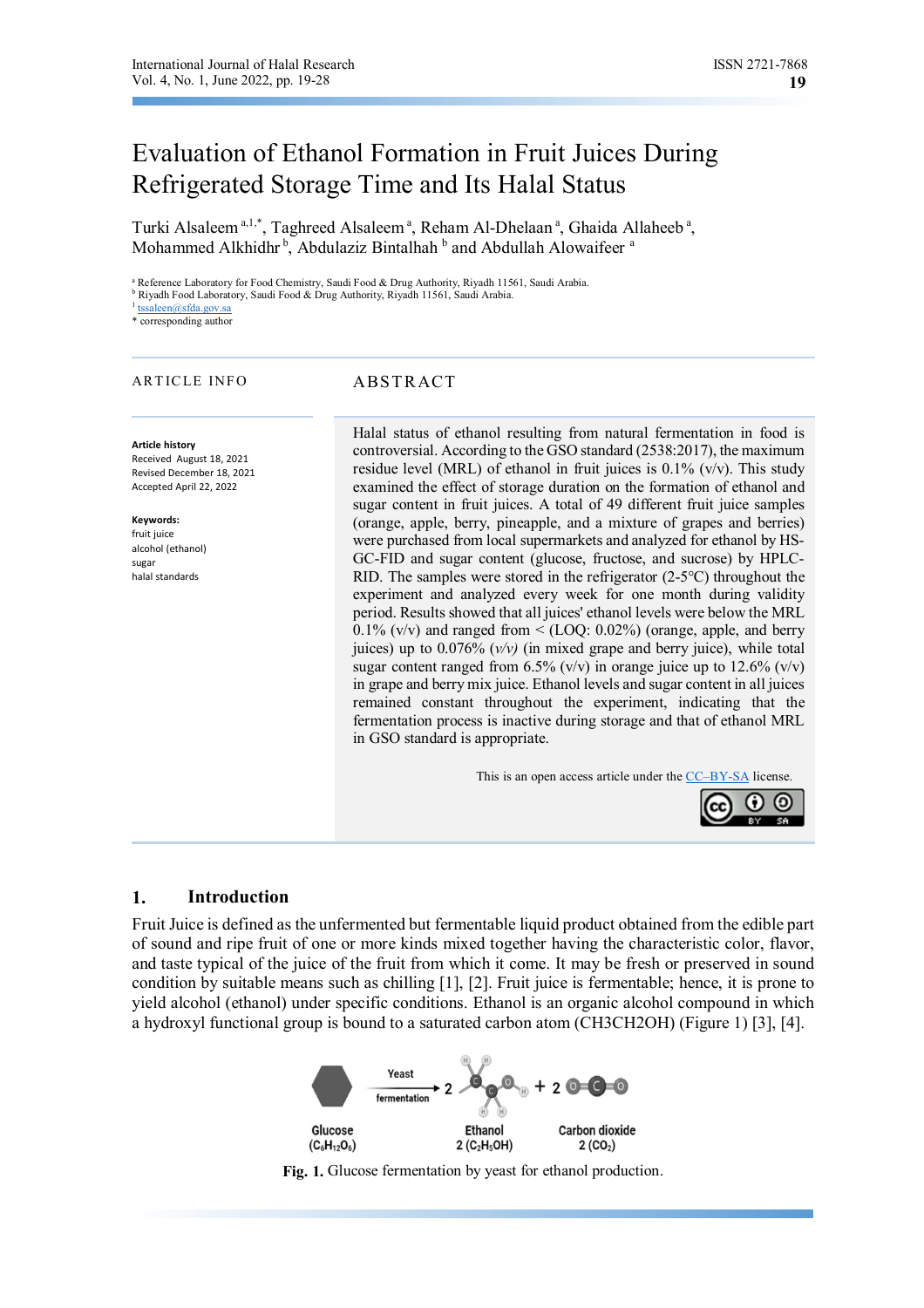From a biochemical perspective, fermentation is a process of central metabolism that occurs, in the absence of oxygen, when yeast organism converts carbohydrates, like sugar, by an enzyme called *Zymase* into ethanol and carbon dioxide [5]. During fermentation, yeast hydrolyzes starch in the fruit, producing monosaccharide-reducing sugars (such as fructose and glucose) and disaccharides (sucrose). The simple sugars are transformed into pyruvic acid by microbes using the Embden-Meyerhof-Parnas (EMP) route, which is decarboxylated to produce acetaldehyde then subsequently dehydrogenated to produce ethanol [6]. This process is time and temperature dependent.

There are two main types of ethanol, naturally fermented ethanol produced through the natural fermentation process and industrial synthetic ethanol made from ethylene as a petroleum by-product [4], [5]. Ethanol is so ubiquitous in almost all biological systems that even fresh fruits may contain trace amounts of it [7]. Previous studies have reported that ethanol levels in sterilized fruit juices were found to range from 0.01 to 0.35 %  $(v/v)$  [8]. Ethanol content varies depending on the food products and storage condition. A study by Yilmaz and Goren (2013) found that when fresh pineapple was stored at 4℃ for ten days, its ethanol content rose from 0.48% to 1% (*v/v)* [9]. Ethanol is not permissible is Islam (not halal), therefore some of these fruit juices would be viewed as not halal (exceeds the maximum ethanol residues) in some countries, and halal in others.

Halal is synonymous with the manufacturing of food and products that have been certified as being legally lawful under Islamic Law [4]. Islamic sharia has forbidden the consumption of alcoholic products based on the two primary sources of Islamic sharia laws, the Quran, the holy book, and Sunnah, the practice of Prophet Muhammad as recorded in Hadith. There is, however, a considerable controversy surrounding the halal status of ethanol [10]. Islamic laws principles from the Quran and Hadith remain definite and unchanged, but Muslim scholars over time have interpreted it differently. When the two primary sources do not cover the situation, jurisprudence is used to determine the permissibility of food. Muslim scholars' interpretations and applications of Islamic laws might change depending on the surrounding circumstances [11]. The halal status of ethanol and Muslim scholars' interpretations mainly depends on its source and concentration [10]. In terms of halal food laws, when the impurity of food is not detectable by taste, smell, or sight, it does not nullify its halal status. Although ethanol occurs naturally and is unavoidable, that does not void the halal quality of food products it presents [7].

Halal related authorities and halal consumers recently started to recognize the value and importance of halal food requirements. Therefore, halal standards and regulations have been introduced to ensure the compliance of imported halal products [12]. The halal market is expanding globally in response to the growing Muslim population worldwide, currently estimated at 1.8 billion people [13]. Approximately 26% of the world's 7 billion population is Muslim, making up a significant portion of the food market today [14]. Globally, halal-relevant sectors, such as food, pharmaceuticals, cosmetics, and tourism etc. are worth around 3.9 trillion USD, and the trend is on the rise [13]. Consequently, the Codex Alimentarius has published in 1997 general guidelines that include requirements for the term halal, such as the scope, definition, criteria, and labeling to prevent and eliminate any unnecessary barrier to global trade [14]. According to the GSO standard (2538:2017), the maximum residue level (MRL) of ethanol in fruit juices should not exceed 0.1% (*v/v)* [15]. The permitted ethanol concentration is listed at 1% in various Association of Southeast Asian Nations (ASEAN) such as Malaysia, Indonesia, and Thailand [16].

Studies in evaluating ethanol content in fruit juices for halal status purposes have mainly focused on analyzing samples when stored at room temperature to stimulate the conditions from the prophet Muhammad (PBUH) times. However, little research has examined the levels of ethanol in fruit juice samples stored in the refrigerator, as practiced nowadays. In addition, previous studies of ethanol contents in fruit juices were short and, in most cases, did not exceed ten days, which does not cover the extended shelf life for preserved fruit juices.

This study focuses on evaluating the effect of storage duration on the formation of ethanol in fruit juices. Juice sugar content was also investigated to investigate the correlation between ethanol formation and sugar content. The proposed study evaluates the influence of storage time on the formation of ethanol in fruit juices. If ethanol levels reach high concentrations, it could be beneficial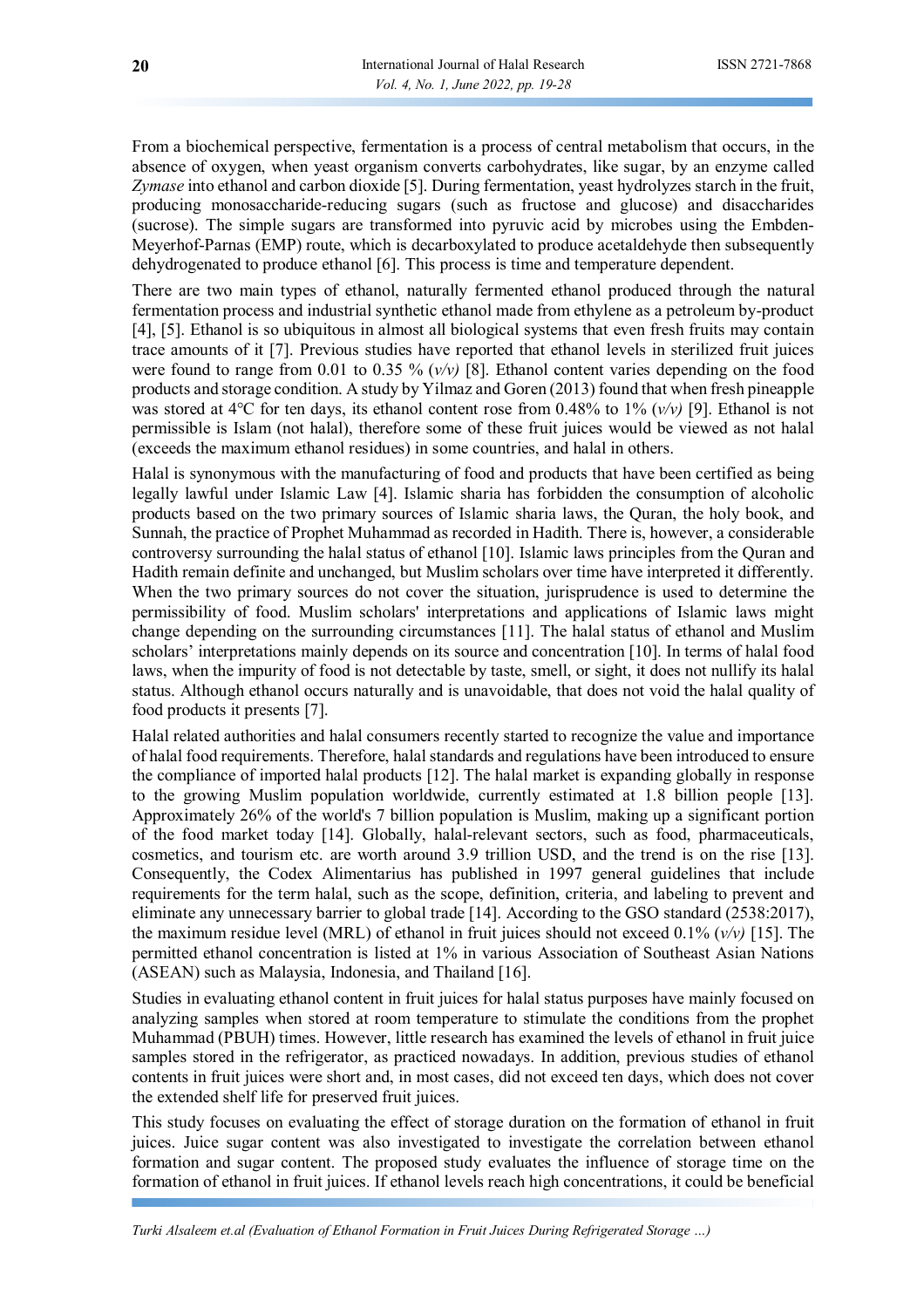to suggest an expiry date after opening the bottle and testing the efficiency of ethanol maximum residue level (MRL  $0.1\%$  ( $v/v$ )) in different juices. The key research question of this study was whether ethanol would form in fruit juices during storage in the refrigerator. The experiment was conducted from the production to the expiry date, approximately one-month interval. In line with this, it is essential to study the sugar content of fruit juices since the amount of ethanol formed during fermentation will depend significantly on their initial sugar content [17]. Furthermore, a significant objective of this study is to evaluate ethanol levels found in fruit juices and their compliance with GSO standards (2538:2017) and then discuss the differences of ethanol permissible limits among Islamic halal authorities.

# **2. Materials and methods**

#### **2.1. Sample collection**

A total of 49 commercial fruit juice samples were purchased from different local markets in Riyadh, Saudi Arabia. Fruit juice with high sugar content was utilized, such as oranges, apples, berries, pineapple, and a mix of grapes and berries was investigated for the ethanol content and sugar profile across a 28 days interval, the approximate validity period of the fruit juices. The selected fruits were chosen due to their wide availability in the markets and popularity among users.

The sample set consisted of different brands of orange juice ( $n = 14$ ), apple juice ( $n = 14$ ), berry juice  $(n = 7)$ , pineapple juice  $(n = 7)$ , and a mixture of grapes and berries juice  $(n = 7)$ . Product specifications were described based on the commercial fruit juice labeling, including fruit type, production type (i.e., organic or conventional), additives (i.e., preservatives, sugars), condition (i.e., filtered, unfiltered with pulp), and expiry date. All samples were kept at  $(4^{\circ}C)$  in the dark.

#### **2.2. Chemicals and Reagents**

A 2-butanol (99%) was obtained from Panreac (USA). The ethanol absolute (purity >99.7%) and gradient grade methanol (99.9%) were obtained from VWR chemicals (US). HPLC grade acetonitrile 190 (purity >99.9%) was obtained from Romil (Leicestershire, UK). D-(−)-fructose (≥99% HPLC), D-(+)-glucose (≥99.5% GC), and sucrose (≥99.5% GC), were purchased from Sigma- Aldrich (St. Louis, USA). Deionized water was obtained from a high purity Milli-Q- grade system (Elga Veolia, United Kingdom).

# **2.3. Preparation of standard solutions**

A 2% of ethanol stock solution was prepared weekly by adding 2 mL of ethanol into a 100 mL volumetric flask, then diluted up to the mark with deionized water. 0.6% of internal standard was prepared by adding 600 µL of 2-butanol into 100 mL volumetric flask, then diluted up to the mark with deionized water. The calibration curve for determination of ethanol was prepared with concentrations of ethanol stock solution as follows (1%, 0.5%, 0.25%, 0.1%, 0.05%, 0.02%, 0.01%, 0.005%) and adding 0.006%  $(v/v)$  of internal standard to each working standard solution.

The stock solution of sugars was prepared by weighing 3g of each fructose and glucose and 1g of sucrose into a 100 mL volumetric flask, then dissolved with 50 mL of deionized water. The solution was vortexed for 30 seconds; to dissolve completely then diluted up to the mark with deionized water. The standard solution was diluted to six appropriate concentrations (0.6%, 0.9%, 1.2%, 1.8%, 2.4%, 3%) for fructose and glucose, and (0.2%, 0.3%, 0.4%, 0.6%, 0.8%, 1%) for sucrose. The stock solution of sugars is stable for six months at 4°C. Preparation of stock solution must be done in a sterile volumetric flask; to prevent any growth of fungi and preserve it for a long time.

# **2.4. Preparation and analysis of samples**

Shortly before ethanol analysis, 3.96 mL of respective samples were piped directly into GC-HS 20 mL vial, and then 40 µL of internal standard was added. For sugar content determination, 2 mL of each fruit sample was added into a 50 mL tube, then diluted with deionized water up to 40 mL. Samples were centrifuged for 5 minutes at 5000 rpm, then filtered through a 0.45µm nylon filter and transferred into an HPLC vial. Analyses were performed in triplicates for each type and every 7 days for 28 days. One closed bottle of each juice type was stored as a control and analyzed at each time point (5 phases: day 1, 7, 14, 21, and 28).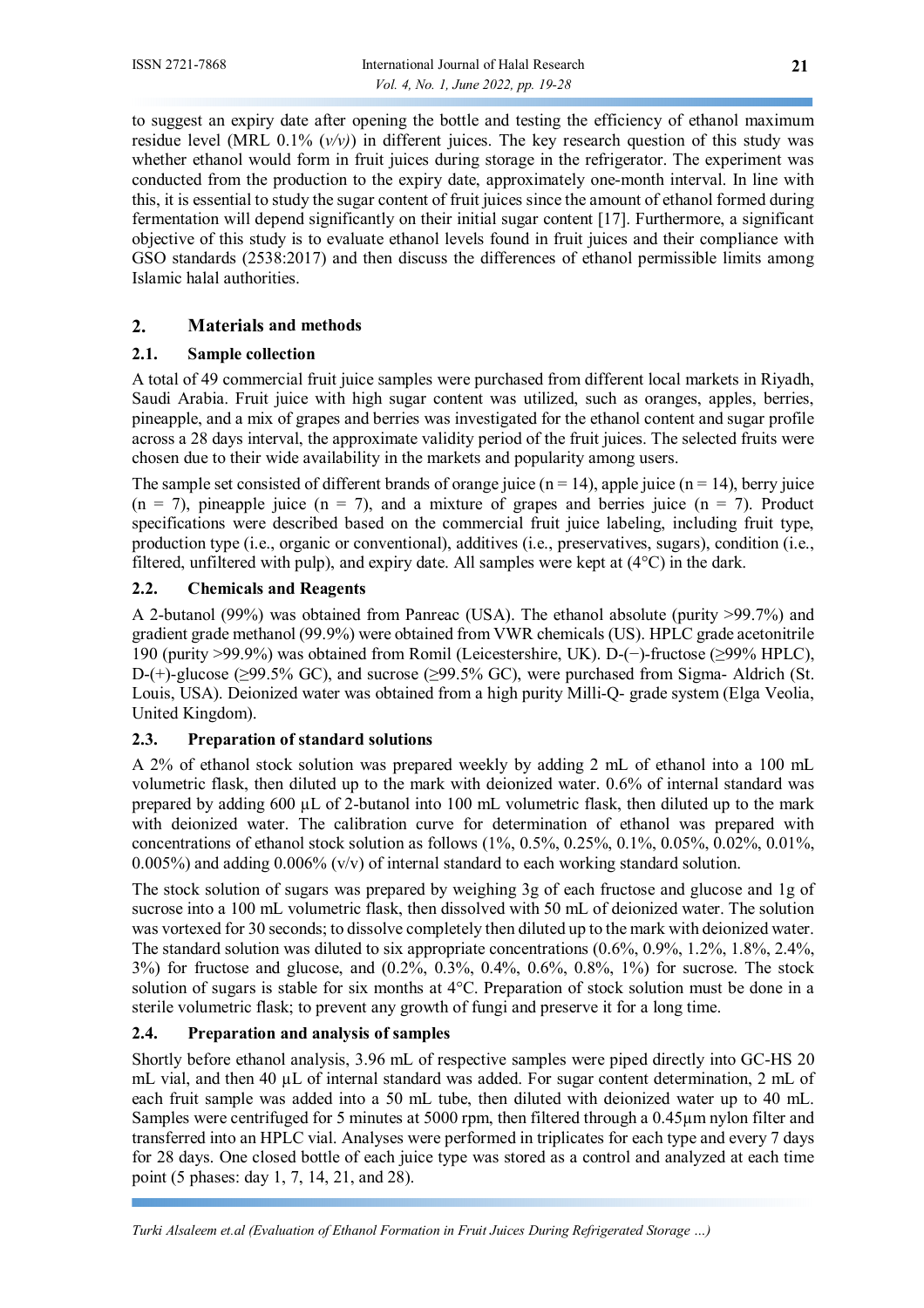The determination of ethanol was conducted on a gas chromatography (GC-2010) (Shimadzu Corp., Kyoto, Japan) equipped with a flame ionization detector (FID) and a headspace auto-sampler (HS-20) (Shimadzu Corp., Kyoto, Japan). Helium with the flow rate of 30 ml min-1 was used as the carrier gas. A HP Innowax column (30m x 0.25mm, particle size 0.5µm) was used as stationary phase. Phase was operated under programmed temperature conditions: oven was initially set at 50℃ and then increased to 85℃ at 5℃ min-1 in 7 min (detector and injector temperatures of 200 °C), injection volume and mode of 5.0  $\mu$ L and split ratio of (10:1).

As for the analysis of sugars, a high-performance liquid chromatography (HPLC) system series 1260 (Agilent, USA) was used. Detection was performed with a refractive index detector (RID 1260 Agilent). The HPLC separation was achieved using a carbohydrate column (4.6mm x 150mm, particle size 5µm) (Agilent, USA), carried out by isocratic elution for 8 min using the mixture ACN:H2O (790:210, v/v). The mobile phase was degassed by ultrasonic bath (ASTRA S, Technogas, Italy) for 15 min prior to use. The system used a flow rate of 2 ml min-1, a column temperature of 25℃, and an injection volume of 5.0 μL.

#### **3. Results and Discussion**

#### **3.1. Ethanol and sugar contents in various fruit juice**

In freshly opened commercially available juices, the ethanol and sugar content were reportedly recorded at a 28 days interval to determine a sign of fermentation. All samples of juice flavored showed a detectable amount of ethanol (Figure 2). Apple juice contained a low ethanol content with a  $0.006\%$  (v/v) to  $0.0058\%$  (v/v) within a 28 days interval. The ethanol content decreased by the 14 days to 0.0048%, which increased to 0.0058%  $(v/v)$  by the 28 days. The highest levels of ethanol detected were found in freshly opened mix grape and berry juice which was recorded to be between 0.075% (v/v) and 0.069% (v/v) within a 28 days interval, where the highest detection point was at the 7 days interval with an ethanol content of  $0.076\%$  (v/v).



**Fig. 2**. Percentage of ethanol content in various fruit juices.

In contrast, samples from berry juice differed by more than 10-fold  $(0.004\%$  (v/v)) in their ethanol content showing a constant ethanol content over a 28-day interval. The fresh pineapple juice showed a somewhat constant fluctuation, with the ethanol content being between 0.041 to 0.040% ( $v/v$ ) in 28 days intervals. The study has examined two types of orange juice, with and without preservatives, for a spin of 28 days. The freshly opened orange juice without preservatives showed no ethanol content during the tested period. At the same time, the freshly opened orange juice with preservative showed a low ethanol content level between 0.0180%  $(v/v)$  to 0.0193%  $(v/v)$ , with the highest ethanol content detected after 14 days.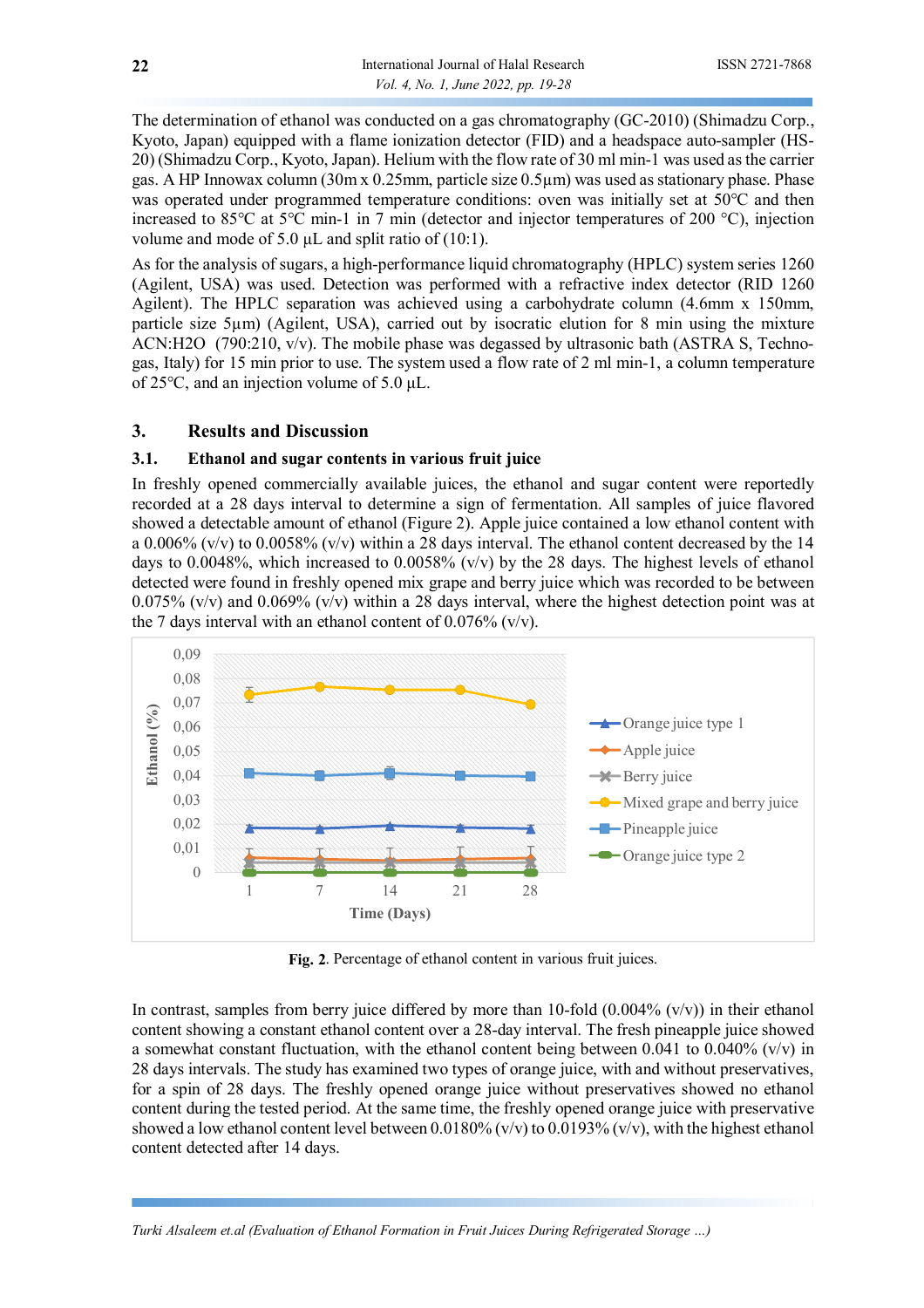A study by Aditya et al. have determined that grape juice has the highest ethanol contents between 0.01% and 0.95% due to the high reducing sugar content. In contrast, apple juice has a low ethanol content between 0% to 0.45% [6]. Gorgus et al. have examined freshly opened apple, orange, and pure grape juice and reported that the ethanol content was between 0.06–0.66 g/L, 0.16–0.73 g/L, and 0.29–0.86 g/L during 7 days in storage at room temperature; respectively [18]. Moreover, Najiha et al. reported a 0.041% to 0.720% increase in ethanol content within 5 days of storage of grape juice [8]. Roswiem et al. have measured the ethanol content for grape juice after 3 days and detected a 0.043 - 0.524% (v/v) [19]. Furthermore, pure grape juice was examined before by several studies. However, mixed grape and berry juice have not been studied before.

A study by Gunduz et al. have analyzed a pineapple juice and detected 0.048 % to 0.99 % of ethanol content during storage for 10 days at 4℃ [9]. Storage of pineapple juice at 4℃ has caused an increase in the ethanol content to 1%. Our results agree with the reported studies; even though pineapple juice in this study was stored at room temperature, and the effect of storage temperature on the ethanol content was not observed. Based on the previous research, it is recommended that fruits with a high sugar content be ingested fresh.

The percentage of ethanol in mixed grape and berry is much higher than in berry juice; yet the ethanol content is comparable to previous work since the used juice is mixed and not pure grape juice. The detected ethanol content in this study was lower than ethanol content in earlier studies due to the low sugar content in the juice. The findings of this study are consistent literature since the ethanol content of the analyzed fruit juice were found in traces concentrations and does not exceed the set MRL value. The majority of soft drinks, including fruit juices, contained traces of naturally occurring ethanol. The anaerobic fermentation of the fruits' sugars raised the ethanol content of the fruit day by day [9]. The ethanol group, which is typically generated during the fermentation process, is naturally present in fruits. A random examination reveals the existence of ethanol in different meals, including  $0 - 0.13\%$  in vinegar,  $2 - 3\%$  in organically harvested soy sauce, and  $2.2 - 4.9\%$  in fermented rice [4]. This indicates that the presence of ethanol in many food products occurs naturally and not on purpose. The authors do not believe that the detected ethanol content in this study poses an imminent threat to consumers, as most ethanol contents were below the set MRLs. Overall, the levels of ethanol were constant in all juices, and no significant changes in ethanol concentration was noticed. Several publications on the usage of sugar by yeast have been published, and it has been published that the rate of sugar intake essentially restricts the rate of ethanol generation by yeast [8].

The concentration of sugar content in the examined juices has not shown a significant change over time during the 28 days fermentation period (Figure 3). The apple juice sample detected a higher fructose content (5.34%) in comparison to glucose (2.165%) and sucrose (1.32%) (Figure 3C). Berry juice samples showed a higher fructose content (4.33%) in comparison to glucose (3.37%) and sucrose (0.65%) (Figure 3D). The examined mix berry and grape juice sample showed a higher fructose content (6.31%) in comparison to glucose content (6.2%) with no sucrose detected (Figure 3E). In pineapple, the juice sample showed a higher sucrose content (6.31%) in comparison to fructose content (1.95%) and glucose content (1.9%) (Figure 3F). Orange juice with (Figure 3D) or without (Figure 3E) preservative detected a higher sucrose content (4.03% or 3.55%) in comparison to fructose content (1.67% or 1.98%) and glucose content (1.25% or 1.56%); respectively. The total sugar was measured in apple juice (8.82%), berry juice (8.34%), mixed berry and grape juice (12.55%), pineapple juice (10.15%), orange juice with preservative (6.96%), and orange juice without preservative (7.09%) compared to total sugar amount list on the labeled to be 10.8%, 9.2%, 14.5%, 10.5%, 8.90%, and 9.50%; respectively (Table 1).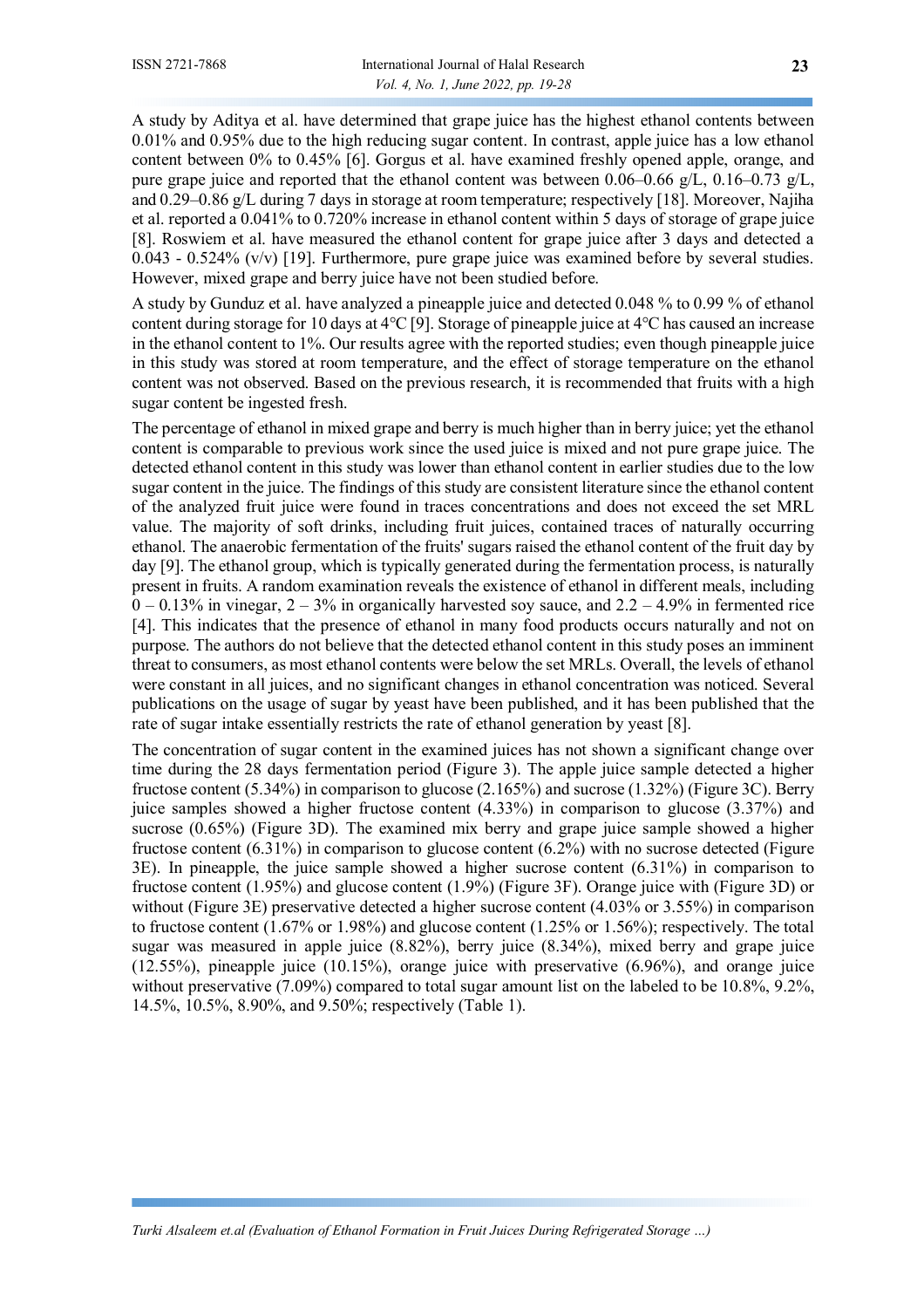**24** International Journal of Halal Research ISSN 2721-7868

*Vol. 4, No. 1, June 2022, pp. 19-28*



**Fig. 3.** Percentage of sugar content in various fruit juices. (A) Apple juice. (B) Berry juice. (C) Berry and grape mixed juice. (D) Orange juice with preservative. (E) Orange juice without preservative. (F) Pineapple juice. All plots use orange color for percentage of fructose, grey color for percentage of glucose and yellow color for percentage of sucrose.

| Samples                        | Alcohol   | Sugar Content             |                          |                          | Total Sugars $(g/100ml)$ |         |
|--------------------------------|-----------|---------------------------|--------------------------|--------------------------|--------------------------|---------|
|                                | Ethanol % | Fructose<br>$\frac{0}{0}$ | Glucose<br>$\frac{0}{0}$ | Sucrose<br>$\frac{0}{0}$ | Experimental             | Labeled |
| Apple                          | 0.009     | 5.34                      | 2.165                    | 1.32                     | 8.82                     | 10.8    |
| Berry                          | $<$ LOQ   | 4.33                      | 3.37                     | 0.65                     | 8.34                     | 9.2     |
| Grapes and Berries             | 0.041     | 6.35                      | 6.2                      | <b>ND</b>                | 12.55                    | 14.5    |
| Orange without<br>preservative | ND        | 1.98                      | 1.56                     | 3.55                     | 7.09                     | 9.5     |
| Orange with<br>preservative    | 0.018     | 1.67                      | 1.25                     | 4.03                     | 6.96                     | 8.9     |
| Pineapple                      | 0.073     | 1.95                      | 1.9                      | 6.31                     | 10.15                    | 10.5    |

|  |  | <b>Table 1.</b> Ethanol and sugars content in fruit juice samples. |
|--|--|--------------------------------------------------------------------|
|--|--|--------------------------------------------------------------------|

The amount of ethanol and acetic acid produced during fermentation is heavily influenced by the starting sugar concentration. Because different types of fruits have varying sugar levels, it is critical to know the sugar content of the fruit juices. Interestingly, ethanol levels and sugar content in all juices were constant during the experiment, indicating that the fermentation process is inactive during storage. The sugar level of fresh fruit juice is typically 10% for apples, 9% for oranges, and 15% for grapes [20]. At the end of the fermentation process, 55% of the sugars found in grapes were transformed into ethanol [16]. The recorded total sugar content for all test juice was higher than the stated sugar content in the manufacture labeled.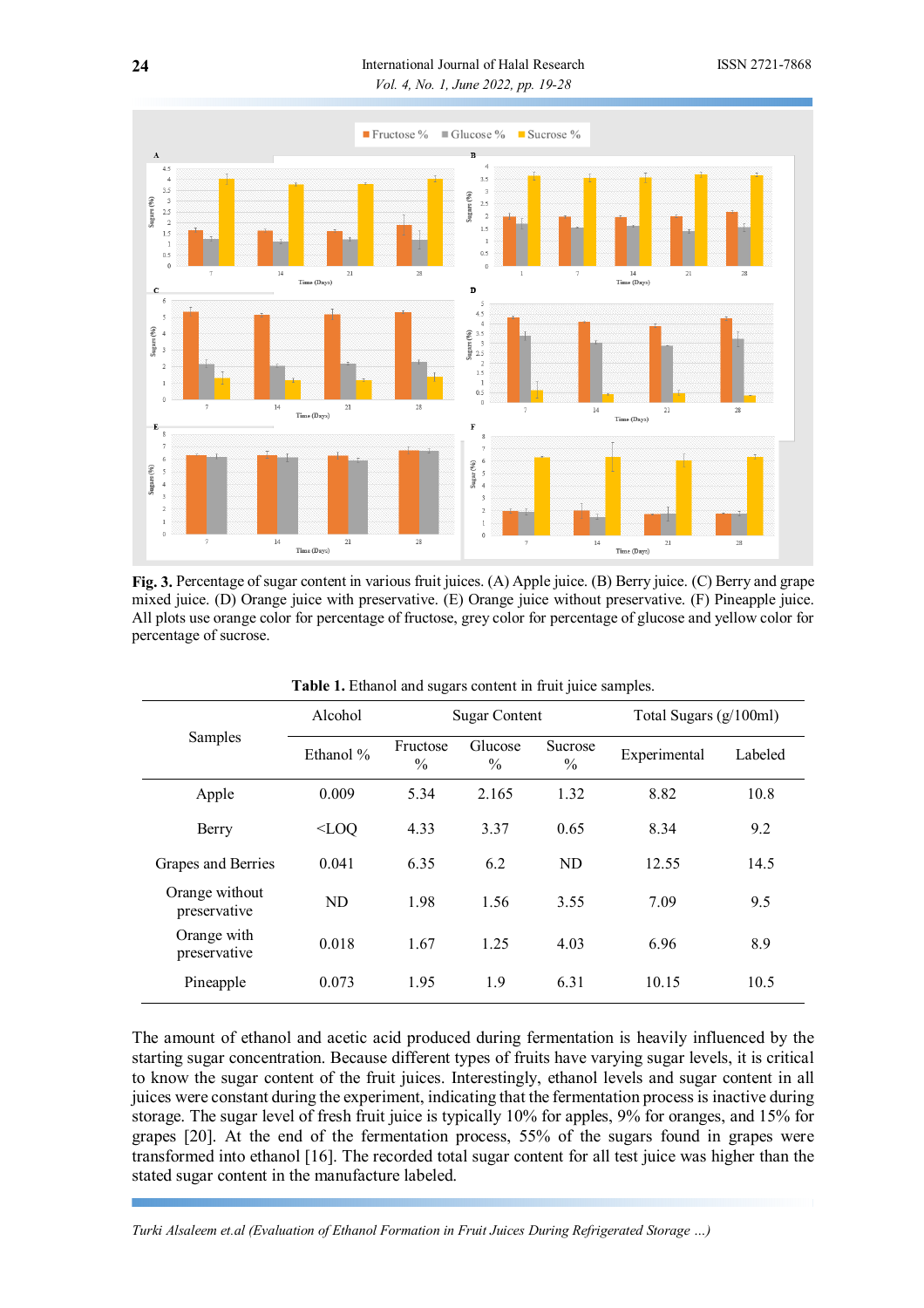#### **3.2. Limits on ethanol level in juice in comparison to some Islamic countries**

 In respect to compliance of fruit juice with the GSO standard (2538:2017) for ethanol, all results were below the MRL 0.1% (v/v), ranging from not detected to 0.076% (v/v). The findings match those observed in previous studies of Gorgus et al. found that orange, apple, and grape juice contain substantial amounts of ethanol up to 0.077 % [18]. In view of these findings, the results indicate that ethanol MRL in GSO standard is adequate and appropriate for its purpose in food matrix. The GSO standards include requirements for halal accreditation bodies, halal certification bodies, management systems for halal, animal slaughtering requirements according to Islamic rules, detection of lard in food, and the maximum limits for ethanol residues in food. Regarding ethanol MRL in food, GSO standard (2538:2017) sets limits for ethanol that naturally occur in some food matrices (Table 2). The GSO standard prohibits the addition of ethanol or alcoholic products to food during food manufacturing. In some cases, it is permissible to use additives in which ethanol is used as a solvent when its usage is indispensable in the food manufacturing process, not exceeding the maximum level of ethyl alcohol (ethanol) in the final product [21].

| Food matrix                                                                                                                          | Ethanol MRL |
|--------------------------------------------------------------------------------------------------------------------------------------|-------------|
| Grape vinegar                                                                                                                        | $1\%$       |
| All vinegar types except grape vinegar                                                                                               | $0.5\%$     |
| Souses and ketchup, drinks/concentrated juices, concentrates, and<br>food mixtures prepared for manufacture and aromatic herbal oils | $0.5\%$     |
| Juices including nectars, cocktails and drinks on different types and<br>shapes and flavored water ready to drink                    | $0.1\%$     |
| Fresh or processed foods produced from meat, dairy, grains, pulses,<br>oils, eggs, seafood, spices and candy                         | $0.3\%$     |
| Raw materials such as protein concentrates, sugars, yeast, essential<br>oils, raw cocoa and other similar raw materials              | $0.5\%$     |
| Chocolate                                                                                                                            | $0.02\%$    |
| Other foods                                                                                                                          | $0.02\%$    |

**Table 2.** Ethanol maximum limits in final food precuts in (GSO: 2538) standard.

The GSO technical committee established the maximum ethanol limits in food by reviewing related national and international standards, with approval from the official Islamic authorities in Gulf countries and supported by scientific opinion via laboratory analysis (GSO,2017). In comparison to other Islamic halal bodies, the religious authorities in the Southeast Asian region, including Brunei, Malaysia, Indonesia, and Singapore, are among the first to issue certifications and accreditations for halal products. In line with the Association of Southeast Asian Nations (ASEAN), those countries collaborate through a governing body known as MABIMS (The Informal Meeting of Religious Ministries of Brunei, Indonesia, Malaysia, and Singapore). MABIM's primary role is to ensure that there are no disputes among its members regarding the rules and regulations of halal certification. Although ASEAN members are from one region and follow the same school of thought in Islamic law, it can be seen in Table 3 that there are dissimilarities between them regarding halal standards [4].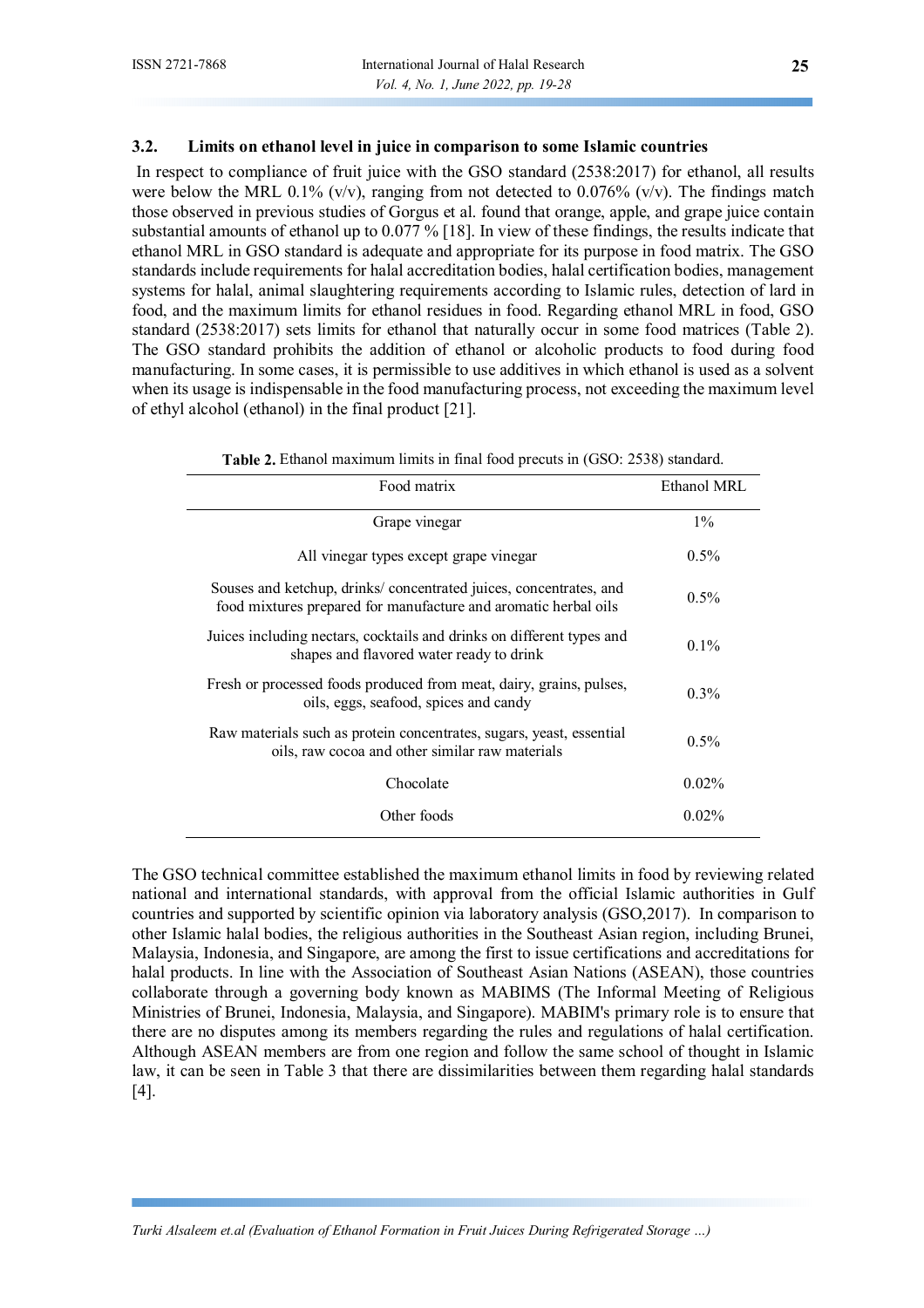| Nation        | Percentage of Ethanol                                                                                   |
|---------------|---------------------------------------------------------------------------------------------------------|
| Malaysia      | 1% of naturally formed ethanol                                                                          |
|               | $0.5\%$ of industrial ethanol                                                                           |
| Singapore     | Naturally formed ethanol is not stated                                                                  |
|               | Industrial ethanol is less than 0.5% additives, 0.1% remains in the final product                       |
| Indonesia     | 1% of naturally formed ethanol                                                                          |
|               | Industrial ethanol is 1 % for additives, but in the final product must have 0.0%<br>presence of ethanol |
| <b>Brunei</b> | 2% of naturally formed ethanol                                                                          |
|               | Industrial ethanol is prohibited                                                                        |

**Table 3.** The percentage of permissible ethanol in halal food and drinks in ASEAN members.

The differences between halal standards in Islamic countries, especially in the maximum amount of ethanol in food, are due to the different interpretations of Islamic laws according to the different Islamic schools. It is also attributable to different approaches in setting the maximum limits between halal authorities. To illustrate, the GSO standards set a variety of ethanol maximum residue limits based on the food matrix by evaluating normal ethanol presence levels within a specific matrix. At the same time, ASEAN countries have standardized ethanol maximum limit for all food commodities, though there are different means to define the maximum limit among ASEAN countries.

Differences in halal standards and requirements among Islamic countries is a significant issue causing trade barriers. To address these issues, the Standards and Metrology Institute of Islamic Countries (SMIIC) was established in Turkey under the umbrella of the Organization of Islamic Cooperation (OIC) with 36 members. SMIIC is developing a reliable certification system based on common international halal standards. Although some progress has been made in creating a common halal accreditation system within the Institute, it is not yet operational [13]. Differences between halal governing bodies regarding permissible ethanol levels have raised academic debate among scholars and is considered one of the main areas of halal research [4]. In a study of ethanol and its halal status in food industries, [5] suggested that any ethanol from natural fermentation of less than 1% is considered a preserving agent and is therefore halal, relying on the prophet Mohammad saying, "Anything which intoxicates in large quantity is prohibited even in a small quantity" (Sunan Ibn Majah, Book 30, Hadith no. 3392).

A study by Alzeer and Abou Hadeed assumed that if a female weighing 55 kg consumes 1% ethanol within an hour, intoxication is reached (BAC =  $0.09\%$ ) after drinking 4000 ml volume [5]. Consumption of 4 liters of water in an hour will result in rapid and severe hyponatremia, a condition that occurs when the sodium level in the blood is abnormally low and leads to the entry of water into the brain cells, causing brain swelling then subsequently comma and death. They argued that ethanol below 1% should be viewed as halal, Since reaching intoxication from less than 1% ethanol is practically impossible. However, these conclusions need to be interpreted with caution since sensational changes can be reached at BAC levels starting from 0.01% [22]. That leads to a question that needs to be asked, what is the level of intoxication meant in Prophet Mohammad saying, "Anything which intoxicates in large quantity is prohibited even in a small quantity".

The GSO standards set ethanol limits based on the natural presence of ethanol in the dietary products, considering the dietary product's consumption. This method of determining ethanol MRL is in agreement with the ideas of Pauzi et al., 2019 [4], who argued that the consumption manner of dietary products is often ignored in determining the permissible threshold of ethanol in halal dietary products. Indeed, it is not justified to compare the ethanol content of vinegar with that of beer because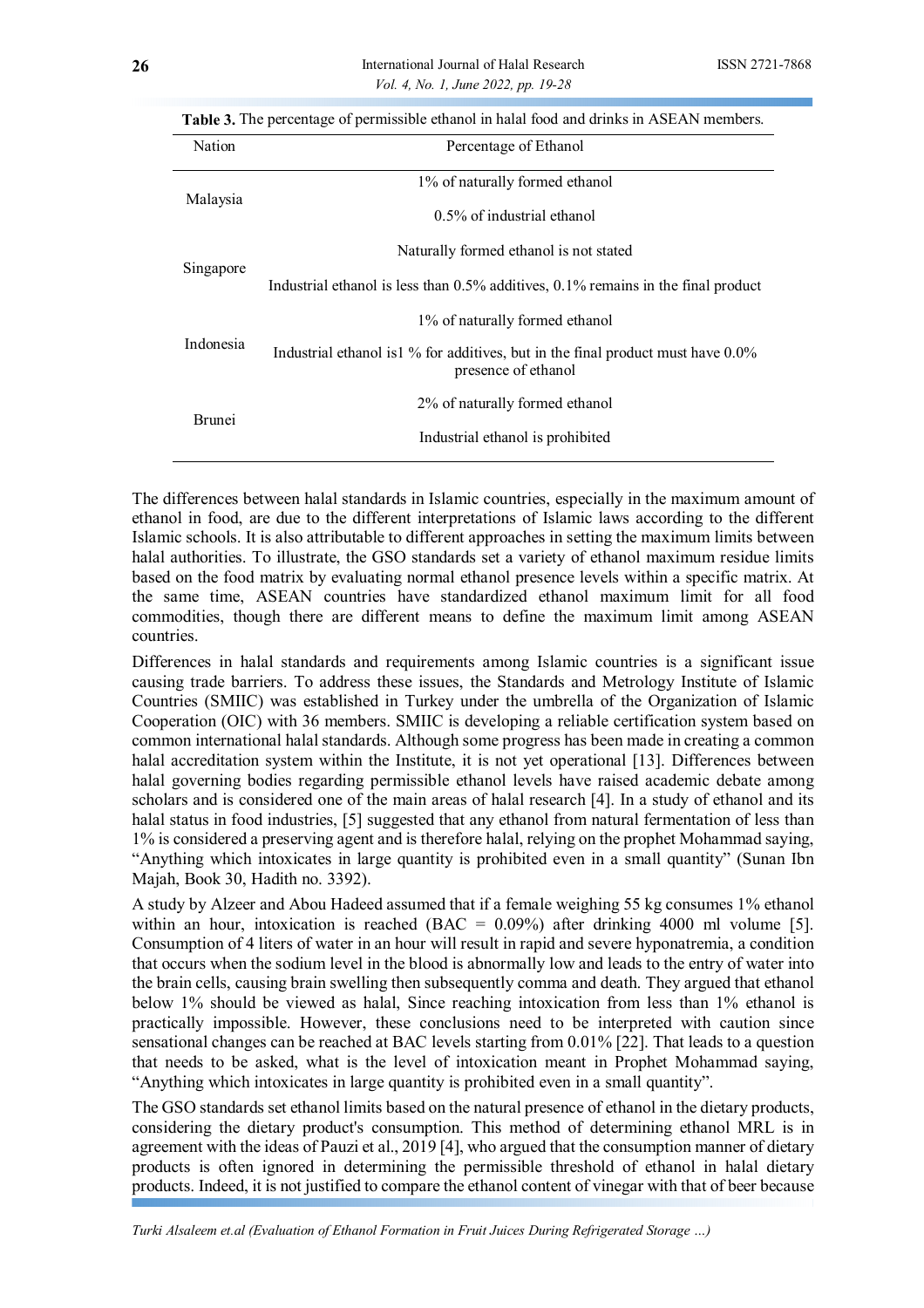both products are consumed differently. As a result, there would be a different threshold for intoxication among dietary products.

#### **4. Conclusion**

The study examined the ethanol levels and sugar content in fruit juices during a 28 days interval. Our results show that there were no significant changes in ethanol levels during the experiment and that ethanol content ranged from ˂LOQ (0.005%) up to 0.076%, which is well below GSO standard (2538:2017) for ethanol. The findings of this study support the appropriateness of GSO standards of permissible ethanol limits in fruit juices. However, there are several approaches for determining maximum ethanol levels in food and drinks, which has resulted in the divergence of ethanol MRL's among different authorities. This may lead to the confusion of halal customers and the complication of trade. Therefore, a definite need for the establishment of common and effective halal standards to support halal trade between Islamic countries.

#### **Acknowledgement**

This research was financially supported by the Saudi Food and Drug Authority (SFDA). The authors are grateful to the Research and Laboratories Sector in SFDA for their keen interest in the study and instrumental support. The authors would also like to extend their sincere gratitude to all SFDA inspectors and laboratory analysts who contributed to data generation.

#### **References**

- [1] Joint FAO/WHO Codex Alimentarius Commission (2005). codex alimentarius: General Standard for Fruit Juices and Nectars..
- [2] K. Mihalev, R. Dinkova, V. Shikov, and P. Mollov, "Classification of Fruit Juices," in *Fruit Juices: Extraction, Composition, Quality and Analysis*, Elsevier Inc., 2018, pp. 33–44.
- [3] S. Park *et al.*, "Evaluation of functional properties of lactobacilli isolated from Korean white kimchi," *Food Control*, vol. 69, pp. 5–12, 2016..
- [4] N. Pauzi, S. Man, M. S. A. M. Nawawi, and M. F. Abu-Hussin, "Ethanol standard in halal dietary product among Southeast Asian halal governing bodies," *Trends Food Sci. Technol.*, vol. 86, no. July 2018, pp. 375–380, 2019.
- [5] J. Alzeer and K. Abou Hadeed, "Ethanol and its Halal status in food industries," *Trends Food Sci. Technol.*, vol. 58, pp. 14–20, 2016.
- [6] R. Aditya, D. Syah, and M. Arintawati, "Fermentation Profiles of Nabidh (Fruit Juice)," *J. Halal Res.*, vol. 1, no. 1, pp. 25–29, 2015.
- [7] M. N. Riaz and M. M. Chaudry, *Halal Food Production*. 2003.
- [8] A. Anis Najiha, A.Y. Tajul, M.H. Norziah, and W. A. W. Nadiah, "A preliminary study on halal limits for ethanol concentration in food products," *Midddle-East J. Sci. Res.*, vol. 6, no. 1, pp. 45–50, 2010.
- [9] S. G. H. Yilmaz and A. C. Goren, "Halal Food and Metrology: Ethyl Alcohol Contents of Beverages," *J. Chem. Metrol.*, vol. 7, no. 1, pp. 7–9, 2013.
- [10] J. Alzeer, "Permissible Medicine and Rationalization of Halal Pharma," *Halalpshere*, vol. 1, no. 1, pp. 43–52, 2021.
- [11] M. M. Chaudry and M. N. Riaz, *Safety of Food and Beverages: Halal Food Requirements*, vol. 3. Elsevier Ltd., 2014.
- [12] J. Alzeer, U. Rieder, and K. A. Hadeed, "Good agricultural practices and its compatibility with Halal standards," *Trends Food Sci. Technol.*, vol. 102, no. August 2019, pp. 237–241, 2020.
- [13] P. Announcements, E. Leonardi, K. Karabina, and A. Specialist, "Turkey Turkey Established a Halal Accreditation Authority," pp. 1–6, 2017.
- [14] A. N. Ahmad, U. F. Ungku Zainal Abidin, M. Othman, and R. Abdul Rahman, "Overview of the halal food control system in Malaysia," *Food Control*, vol. 90, pp. 352–363, 2018.